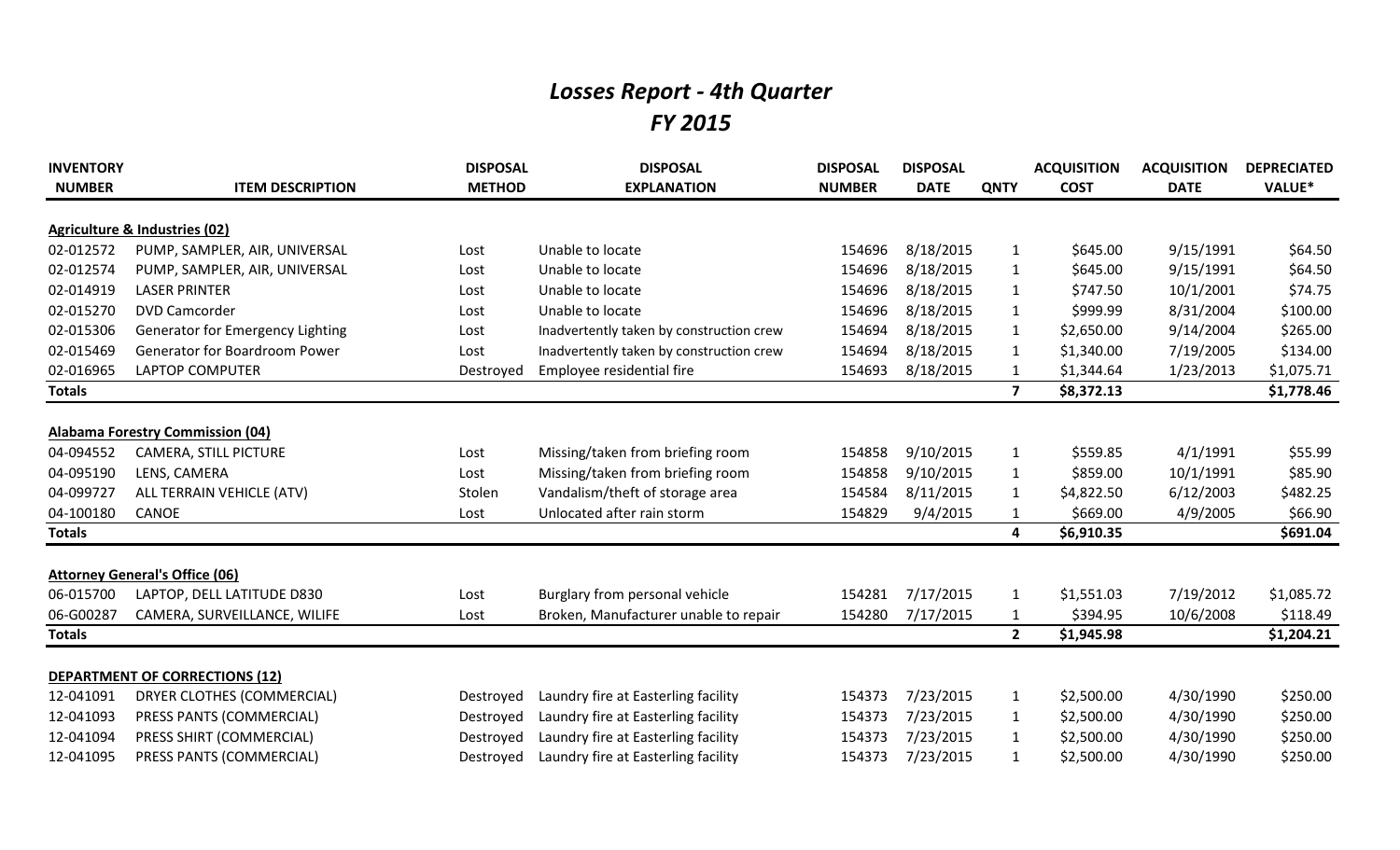| <b>INVENTORY</b> |                                          | <b>DISPOSAL</b> | <b>DISPOSAL</b>                         | <b>DISPOSAL</b> | <b>DISPOSAL</b> |              | <b>ACQUISITION</b> | <b>ACQUISITION</b> | <b>DEPRECIATED</b> |
|------------------|------------------------------------------|-----------------|-----------------------------------------|-----------------|-----------------|--------------|--------------------|--------------------|--------------------|
| <b>NUMBER</b>    | <b>ITEM DESCRIPTION</b>                  | <b>METHOD</b>   | <b>EXPLANATION</b>                      | <b>NUMBER</b>   | <b>DATE</b>     | <b>QNTY</b>  | <b>COST</b>        | <b>DATE</b>        | VALUE*             |
| 12-059671        | <b>STENCIL MACHINE</b>                   | Destroyed       | Laundry fire at Easterling facility     | 154373          | 7/23/2015       | $\mathbf{1}$ | \$1,096.50         | 11/12/1997         | \$109.65           |
| 12-061324        | WASHER CLOTHES (COMMERCIAL)              | Destroyed       | Laundry fire at Easterling facility     | 154373          | 7/23/2015       | $\mathbf{1}$ | \$11,979.00        | 11/3/1999          | \$1,197.90         |
| 12-062383        | <b>WASHER CLOTHES (COMMERCIAL)</b>       | Destroyed       | Laundry fire at Easterling facility     | 154373          | 7/23/2015       | 1            | \$12,325.00        | 9/10/2001          | \$1,232.50         |
| 12-066779        | <b>WASHER CLOTHES (COMMERCIAL)</b>       | Destroyed       | Laundry fire at Easterling facility     | 154373          | 7/23/2015       | $\mathbf{1}$ | \$13,100.00        | 8/28/2006          | \$1,310.00         |
| 12-067811        | DRYER CLOTHES (COMMERCIAL)               | Destroyed       | Laundry fire at Easterling facility     | 154373          | 7/23/2015       | $\mathbf{1}$ | \$5,309.00         | 10/31/2007         | \$1,061.80         |
| 12-100368        | <b>OZONE WSAH SYSTEM</b>                 | Destroyed       | Laundry fire at Easterling facility     | 154373          | 7/23/2015       | $\mathbf{1}$ | \$35,440.00        | 11/10/2011         | \$21,264.00        |
| 12-100829        | <b>GPS TRACKING COLLAR</b>               | Lost            | Tracking dogs lost during wooded search | 154423          | 7/27/2015       | $\mathbf{1}$ | \$900.00           | 6/20/2012          | \$630.00           |
| 12-101849        | DRYER CLOTHES (COMMERCIAL)               | Destroyed       | Laundry fire at Easterling facility     | 154373          | 7/23/2015       | 1            | \$9,405.00         | 8/1/2013           | \$7,524.00         |
| 12-101850        | DRYER CLOTHES (COMMERCIAL)               | Destroyed       | Laundry fire at Easterling facility     | 154373          | 7/23/2015       | 1            | \$9,405.00         | 8/1/2013           | \$7,524.00         |
| 12-103900        | <b>WASHER COMMERCIAL</b>                 | Destroyed       | Laundry fire at Easterling facility     | 154373          | 7/23/2015       | 1            | \$19,926.00        | 1/21/2015          | \$19,926.00        |
| <b>Totals</b>    |                                          |                 |                                         |                 |                 | 14           | \$128,885.50       |                    | \$62,779.85        |
|                  | <b>Department of Education (15)</b>      |                 |                                         |                 |                 |              |                    |                    |                    |
| 15-056509        | Transmitter.Wireless.Lectroso            | Lost            | Unlocated by Communication staff        | 154868          | 9/10/2015       | 1            | \$573.61           | 1/26/2002          | \$57.36            |
| 15-059750        | iPad.A1416.Apple                         | Stolen          | Burglary from employee vehicle          | 154667          | 8/14/2015       | $\mathbf{1}$ | \$499.00           | 8/14/2012          | \$349.30           |
| <b>Totals</b>    |                                          |                 |                                         |                 |                 | $\mathbf{2}$ | \$1,072.61         |                    | \$406.66           |
|                  | <b>Examiners of Public Accounts (18)</b> |                 |                                         |                 |                 |              |                    |                    |                    |
| 18-002920        | <b>ENHANCED KEYBOARD &amp; MOUSE</b>     | Destroyed       | Not working, disposed of by employee    | 153872          | 8/11/2015       | $\mathbf{1}$ | \$178.00           | 4/27/1995          | \$17.80            |
| <b>Totals</b>    |                                          |                 |                                         |                 |                 | $\mathbf{1}$ | \$178.00           |                    | \$17.80            |
|                  | <b>Department of Public Health (23)</b>  |                 |                                         |                 |                 |              |                    |                    |                    |
| 23-092167        | <b>LAPTOP</b>                            | Stolen          | Employee residential burglary           | 154263          | 7/20/2015       | $\mathbf{1}$ | \$933.00           | 2/26/2013          | \$746.40           |
| <b>Totals</b>    |                                          |                 |                                         |                 |                 | 1            | \$933.00           |                    | \$746.40           |
|                  | <b>DEPARTMENT OF LABOR (25)</b>          |                 |                                         |                 |                 |              |                    |                    |                    |
| 25-057480        | LAPTOP COMPUTER                          | Stolen          | Employee residential burglary           | 154796          | 9/2/2015        | 1            | \$1,639.00         | 8/9/2007           | \$327.80           |
| <b>Totals</b>    |                                          |                 |                                         |                 |                 | $\mathbf{1}$ | \$1,639.00         |                    | \$327.80           |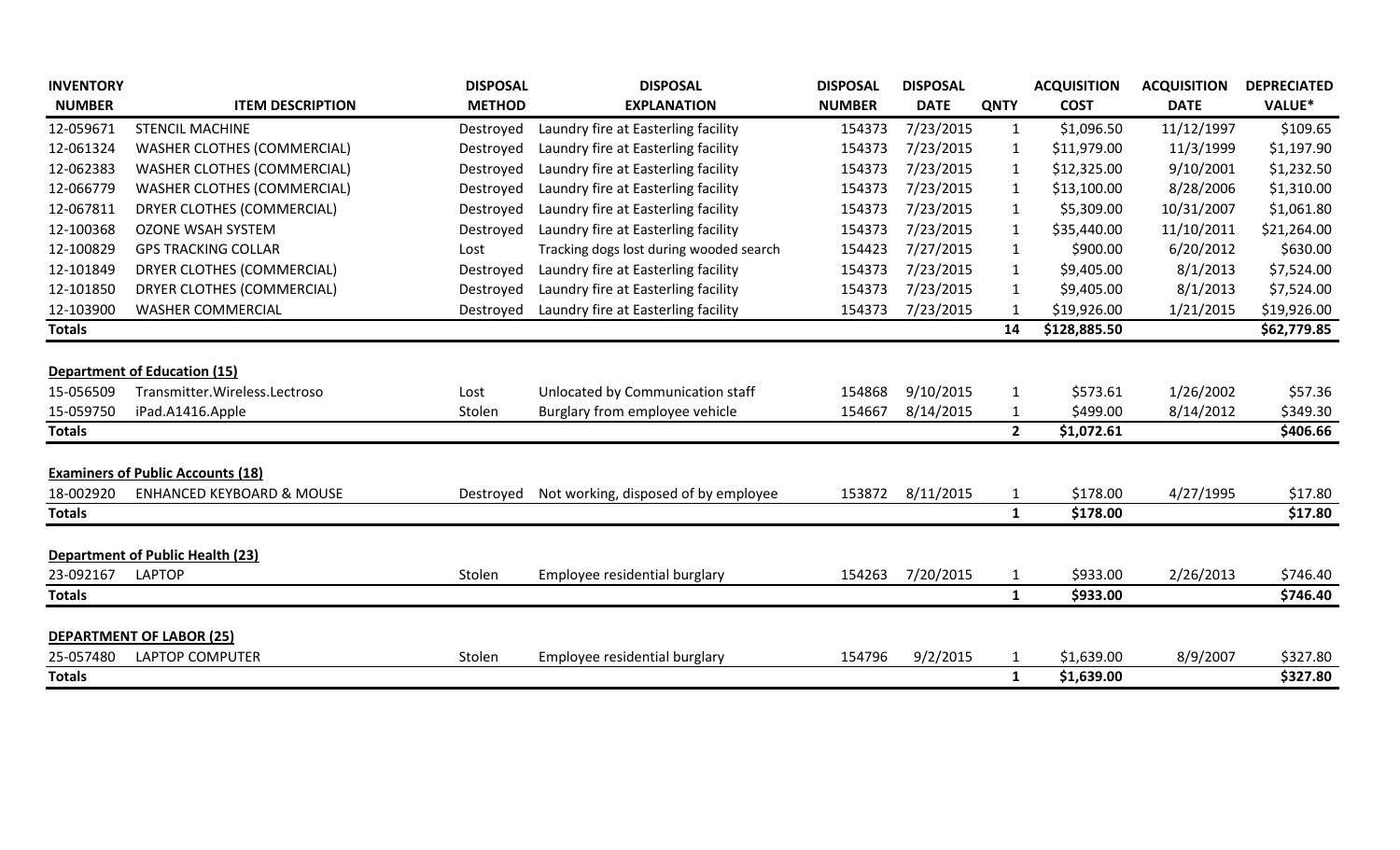| <b>Board of Pardons and Paroles (31)</b><br>Theft from office<br>8/26/2015<br>TOM TOM ONE 3RD EDITION<br>\$119.99<br>7/21/2008<br>\$36.00<br>31-011089<br>Stolen<br>154631<br>$\mathbf{1}$<br>31-012616<br>8/26/2015<br>\$69.00<br>\$55.20<br>MOTOROLA 1460 DATA PHONE<br>Dislodged from belt clip unnoticed<br>154630<br>$\mathbf{1}$<br>10/25/2013<br>Lost<br>2 <sup>1</sup><br>\$188.99<br>\$91.20<br><b>Totals</b><br><b>ALABAMA LAW ENFORCEMENT AGENCY (35)</b><br>35-081388<br>EXTERNAL HARD DRIVE, WD MY PASSPORT 2TB<br>Theft from HQ Office<br>9/22/2015<br>\$139.00<br>1/13/2014<br>\$125.10<br>Stolen<br>154845<br>$\mathbf{1}$<br>35-083899<br>9/18/2015<br>\$888.25<br>\$710.60<br>RIFLE SMITH&WESSON 81100/MP15<br>Stolen<br>Burglary from employee vehicle<br>154856<br>$\mathbf{1}$<br>9/30/2013<br>8/6/2015<br>\$428.95<br>35-088610<br>Left in case on top of vehicle/theft<br>154605<br>\$428.95<br>4/23/2015<br>CAMERA BODY CAM KIT HD<br>Lost<br>$\mathbf{1}$<br>35-089183<br>Misplaced assets during consolidation<br>9/29/2015<br>6/28/2005<br>\$130.05<br>KENWOOD HB 110W RF DKP25<br>154996<br>\$1,300.50<br>Lost<br>$\mathbf{1}$<br>35-089185<br>9/29/2015<br>\$2,545.00<br>8/11/2006<br>\$254.50<br>KENWOOD HB 110W RF DKP25<br>Misplaced assets during consolidation<br>154996<br>$\mathbf{1}$<br>Lost<br>35-089186<br>9/29/2015<br>11/30/2006<br>\$254.00<br>KENWOOD HB 110W RF DKP25<br>Misplaced assets during consolidation<br>154996<br>\$2,540.00<br>$\mathbf{1}$<br>Lost<br>Misplaced assets during consolidation<br>9/29/2015<br>\$1,551.03<br>11/3/2006<br>\$155.10<br>DELL LAPTOP LATTUDE D820<br>154996<br>Lost<br>$\mathbf{1}$<br>35-089188<br>DELL LAPTOP LITITUDE D830<br>Misplaced assets during consolidation<br>154996<br>9/29/2015<br>\$1,551.03<br>8/10/2008<br>\$465.31<br>$\mathbf{1}$<br>Lost<br>9/29/2015<br>DUKANE DATA/VIDEO PROJECTORS<br>Misplaced assets during consolidation<br>154996<br>\$599.00<br>11/12/2009<br>\$239.60<br>$\mathbf{1}$<br>Lost<br>35-089191<br>Misplaced assets during consolidation<br>9/29/2015<br>\$676.50<br>DELL LAPTOP LATITUDE E6510<br>154996<br>\$1,353.00<br>12/14/2010<br>Lost<br>$\mathbf{1}$<br>35-089192<br>Misplaced assets during consolidation<br>154996<br>9/29/2015<br>\$1,353.00<br>12/14/2010<br>\$676.50<br>DELL LAPTOP LATITUDE E6510<br>$\mathbf{1}$<br>Lost<br>9/29/2015<br>35-089193<br>HP LAPTOP 8440P<br>Misplaced assets during consolidation<br>154996<br>\$1,055.00<br>1/28/2011<br>\$633.00<br>$\mathbf{1}$<br>Lost<br>9/29/2015<br>35-089195<br>\$4,447.29<br>11/12/2013<br>\$3,557.83<br><b>HARRIS TWO-WAY RADIO</b><br>Misplaced assets during consolidation<br>154996<br>$\mathbf{1}$<br>Lost<br>9/29/2015<br>35-089196<br>Misplaced assets during consolidation<br>154996<br>\$2,000.58<br>8/21/2014<br>\$1,800.52<br>CAMERA NIKON D7100 DSLR<br>$\mathbf{1}$<br>Lost<br>35-089197<br>9/29/2015<br>CAMERA NIKON D7100 DSLR<br>Misplaced assets during consolidation<br>154996<br>$\mathbf{1}$<br>\$2,000.58<br>8/21/2014<br>\$1,800.52<br>Lost<br>Misplaced assets during consolidation<br>35-089199<br>9/29/2015<br>4/15/1989<br>\$52.50<br><b>BINOCULARS</b><br>154996<br>\$525.00<br>Lost<br>$\mathbf{1}$<br>35-089200<br>RADIO PORTABLE W/BATTERY & CHA<br>Misplaced assets during consolidation<br>154996<br>9/29/2015<br>\$686.00<br>\$68.60<br>$\mathbf{1}$<br>8/19/1999<br>Lost<br>17<br>\$12,029.19<br>\$24,963.21<br><b>Totals</b><br><b>ALABAMA REAL ESTATE COMMISSION (38)</b><br>38-001589<br>IPAD WI-FI CELLULAR 16GB<br>154927<br>9/29/2015<br>\$651.34<br>7/26/2013<br>\$521.07<br>Item stolen during conference<br>$\mathbf{1}$<br>Stolen<br>$\mathbf{1}$<br>\$651.34<br>\$521.07<br><b>Totals</b><br><b>Department of Revenue (40)</b><br>40-084229<br>LATITUDE E6540 2.9GHZ LAPTOP<br>8/12/2015<br>\$1,484.70<br>8/28/2014<br>\$1,336.23<br>Stolen<br>Burglary from employee vehicle<br>154647<br>1<br>\$1,484.70<br>\$1,336.23<br><b>Totals</b><br>$\mathbf{1}$ | <b>INVENTORY</b><br><b>NUMBER</b> | <b>ITEM DESCRIPTION</b> | <b>DISPOSAL</b><br><b>METHOD</b> | <b>DISPOSAL</b><br><b>EXPLANATION</b> | <b>DISPOSAL</b><br><b>NUMBER</b> | <b>DISPOSAL</b><br><b>DATE</b> | <b>QNTY</b> | <b>ACQUISITION</b><br><b>COST</b> | <b>ACQUISITION</b><br><b>DATE</b> | <b>DEPRECIATED</b><br>VALUE* |
|---------------------------------------------------------------------------------------------------------------------------------------------------------------------------------------------------------------------------------------------------------------------------------------------------------------------------------------------------------------------------------------------------------------------------------------------------------------------------------------------------------------------------------------------------------------------------------------------------------------------------------------------------------------------------------------------------------------------------------------------------------------------------------------------------------------------------------------------------------------------------------------------------------------------------------------------------------------------------------------------------------------------------------------------------------------------------------------------------------------------------------------------------------------------------------------------------------------------------------------------------------------------------------------------------------------------------------------------------------------------------------------------------------------------------------------------------------------------------------------------------------------------------------------------------------------------------------------------------------------------------------------------------------------------------------------------------------------------------------------------------------------------------------------------------------------------------------------------------------------------------------------------------------------------------------------------------------------------------------------------------------------------------------------------------------------------------------------------------------------------------------------------------------------------------------------------------------------------------------------------------------------------------------------------------------------------------------------------------------------------------------------------------------------------------------------------------------------------------------------------------------------------------------------------------------------------------------------------------------------------------------------------------------------------------------------------------------------------------------------------------------------------------------------------------------------------------------------------------------------------------------------------------------------------------------------------------------------------------------------------------------------------------------------------------------------------------------------------------------------------------------------------------------------------------------------------------------------------------------------------------------------------------------------------------------------------------------------------------------------------------------------------------------------------------------------------------------------------------------------------------------------------------------------------------------------------------------------------------------------------------------------------------------------------------------------------------------------------------------------------------------------------------------------------------------------------------------------------------------------------------------------------------------------------------------------------------------------------------------------------------------|-----------------------------------|-------------------------|----------------------------------|---------------------------------------|----------------------------------|--------------------------------|-------------|-----------------------------------|-----------------------------------|------------------------------|
|                                                                                                                                                                                                                                                                                                                                                                                                                                                                                                                                                                                                                                                                                                                                                                                                                                                                                                                                                                                                                                                                                                                                                                                                                                                                                                                                                                                                                                                                                                                                                                                                                                                                                                                                                                                                                                                                                                                                                                                                                                                                                                                                                                                                                                                                                                                                                                                                                                                                                                                                                                                                                                                                                                                                                                                                                                                                                                                                                                                                                                                                                                                                                                                                                                                                                                                                                                                                                                                                                                                                                                                                                                                                                                                                                                                                                                                                                                                                                                                                         |                                   |                         |                                  |                                       |                                  |                                |             |                                   |                                   |                              |
|                                                                                                                                                                                                                                                                                                                                                                                                                                                                                                                                                                                                                                                                                                                                                                                                                                                                                                                                                                                                                                                                                                                                                                                                                                                                                                                                                                                                                                                                                                                                                                                                                                                                                                                                                                                                                                                                                                                                                                                                                                                                                                                                                                                                                                                                                                                                                                                                                                                                                                                                                                                                                                                                                                                                                                                                                                                                                                                                                                                                                                                                                                                                                                                                                                                                                                                                                                                                                                                                                                                                                                                                                                                                                                                                                                                                                                                                                                                                                                                                         |                                   |                         |                                  |                                       |                                  |                                |             |                                   |                                   |                              |
|                                                                                                                                                                                                                                                                                                                                                                                                                                                                                                                                                                                                                                                                                                                                                                                                                                                                                                                                                                                                                                                                                                                                                                                                                                                                                                                                                                                                                                                                                                                                                                                                                                                                                                                                                                                                                                                                                                                                                                                                                                                                                                                                                                                                                                                                                                                                                                                                                                                                                                                                                                                                                                                                                                                                                                                                                                                                                                                                                                                                                                                                                                                                                                                                                                                                                                                                                                                                                                                                                                                                                                                                                                                                                                                                                                                                                                                                                                                                                                                                         |                                   |                         |                                  |                                       |                                  |                                |             |                                   |                                   |                              |
|                                                                                                                                                                                                                                                                                                                                                                                                                                                                                                                                                                                                                                                                                                                                                                                                                                                                                                                                                                                                                                                                                                                                                                                                                                                                                                                                                                                                                                                                                                                                                                                                                                                                                                                                                                                                                                                                                                                                                                                                                                                                                                                                                                                                                                                                                                                                                                                                                                                                                                                                                                                                                                                                                                                                                                                                                                                                                                                                                                                                                                                                                                                                                                                                                                                                                                                                                                                                                                                                                                                                                                                                                                                                                                                                                                                                                                                                                                                                                                                                         |                                   |                         |                                  |                                       |                                  |                                |             |                                   |                                   |                              |
|                                                                                                                                                                                                                                                                                                                                                                                                                                                                                                                                                                                                                                                                                                                                                                                                                                                                                                                                                                                                                                                                                                                                                                                                                                                                                                                                                                                                                                                                                                                                                                                                                                                                                                                                                                                                                                                                                                                                                                                                                                                                                                                                                                                                                                                                                                                                                                                                                                                                                                                                                                                                                                                                                                                                                                                                                                                                                                                                                                                                                                                                                                                                                                                                                                                                                                                                                                                                                                                                                                                                                                                                                                                                                                                                                                                                                                                                                                                                                                                                         |                                   |                         |                                  |                                       |                                  |                                |             |                                   |                                   |                              |
|                                                                                                                                                                                                                                                                                                                                                                                                                                                                                                                                                                                                                                                                                                                                                                                                                                                                                                                                                                                                                                                                                                                                                                                                                                                                                                                                                                                                                                                                                                                                                                                                                                                                                                                                                                                                                                                                                                                                                                                                                                                                                                                                                                                                                                                                                                                                                                                                                                                                                                                                                                                                                                                                                                                                                                                                                                                                                                                                                                                                                                                                                                                                                                                                                                                                                                                                                                                                                                                                                                                                                                                                                                                                                                                                                                                                                                                                                                                                                                                                         |                                   |                         |                                  |                                       |                                  |                                |             |                                   |                                   |                              |
|                                                                                                                                                                                                                                                                                                                                                                                                                                                                                                                                                                                                                                                                                                                                                                                                                                                                                                                                                                                                                                                                                                                                                                                                                                                                                                                                                                                                                                                                                                                                                                                                                                                                                                                                                                                                                                                                                                                                                                                                                                                                                                                                                                                                                                                                                                                                                                                                                                                                                                                                                                                                                                                                                                                                                                                                                                                                                                                                                                                                                                                                                                                                                                                                                                                                                                                                                                                                                                                                                                                                                                                                                                                                                                                                                                                                                                                                                                                                                                                                         |                                   |                         |                                  |                                       |                                  |                                |             |                                   |                                   |                              |
|                                                                                                                                                                                                                                                                                                                                                                                                                                                                                                                                                                                                                                                                                                                                                                                                                                                                                                                                                                                                                                                                                                                                                                                                                                                                                                                                                                                                                                                                                                                                                                                                                                                                                                                                                                                                                                                                                                                                                                                                                                                                                                                                                                                                                                                                                                                                                                                                                                                                                                                                                                                                                                                                                                                                                                                                                                                                                                                                                                                                                                                                                                                                                                                                                                                                                                                                                                                                                                                                                                                                                                                                                                                                                                                                                                                                                                                                                                                                                                                                         |                                   |                         |                                  |                                       |                                  |                                |             |                                   |                                   |                              |
|                                                                                                                                                                                                                                                                                                                                                                                                                                                                                                                                                                                                                                                                                                                                                                                                                                                                                                                                                                                                                                                                                                                                                                                                                                                                                                                                                                                                                                                                                                                                                                                                                                                                                                                                                                                                                                                                                                                                                                                                                                                                                                                                                                                                                                                                                                                                                                                                                                                                                                                                                                                                                                                                                                                                                                                                                                                                                                                                                                                                                                                                                                                                                                                                                                                                                                                                                                                                                                                                                                                                                                                                                                                                                                                                                                                                                                                                                                                                                                                                         |                                   |                         |                                  |                                       |                                  |                                |             |                                   |                                   |                              |
|                                                                                                                                                                                                                                                                                                                                                                                                                                                                                                                                                                                                                                                                                                                                                                                                                                                                                                                                                                                                                                                                                                                                                                                                                                                                                                                                                                                                                                                                                                                                                                                                                                                                                                                                                                                                                                                                                                                                                                                                                                                                                                                                                                                                                                                                                                                                                                                                                                                                                                                                                                                                                                                                                                                                                                                                                                                                                                                                                                                                                                                                                                                                                                                                                                                                                                                                                                                                                                                                                                                                                                                                                                                                                                                                                                                                                                                                                                                                                                                                         |                                   |                         |                                  |                                       |                                  |                                |             |                                   |                                   |                              |
|                                                                                                                                                                                                                                                                                                                                                                                                                                                                                                                                                                                                                                                                                                                                                                                                                                                                                                                                                                                                                                                                                                                                                                                                                                                                                                                                                                                                                                                                                                                                                                                                                                                                                                                                                                                                                                                                                                                                                                                                                                                                                                                                                                                                                                                                                                                                                                                                                                                                                                                                                                                                                                                                                                                                                                                                                                                                                                                                                                                                                                                                                                                                                                                                                                                                                                                                                                                                                                                                                                                                                                                                                                                                                                                                                                                                                                                                                                                                                                                                         |                                   |                         |                                  |                                       |                                  |                                |             |                                   |                                   |                              |
|                                                                                                                                                                                                                                                                                                                                                                                                                                                                                                                                                                                                                                                                                                                                                                                                                                                                                                                                                                                                                                                                                                                                                                                                                                                                                                                                                                                                                                                                                                                                                                                                                                                                                                                                                                                                                                                                                                                                                                                                                                                                                                                                                                                                                                                                                                                                                                                                                                                                                                                                                                                                                                                                                                                                                                                                                                                                                                                                                                                                                                                                                                                                                                                                                                                                                                                                                                                                                                                                                                                                                                                                                                                                                                                                                                                                                                                                                                                                                                                                         |                                   |                         |                                  |                                       |                                  |                                |             |                                   |                                   |                              |
|                                                                                                                                                                                                                                                                                                                                                                                                                                                                                                                                                                                                                                                                                                                                                                                                                                                                                                                                                                                                                                                                                                                                                                                                                                                                                                                                                                                                                                                                                                                                                                                                                                                                                                                                                                                                                                                                                                                                                                                                                                                                                                                                                                                                                                                                                                                                                                                                                                                                                                                                                                                                                                                                                                                                                                                                                                                                                                                                                                                                                                                                                                                                                                                                                                                                                                                                                                                                                                                                                                                                                                                                                                                                                                                                                                                                                                                                                                                                                                                                         | 35-089187                         |                         |                                  |                                       |                                  |                                |             |                                   |                                   |                              |
|                                                                                                                                                                                                                                                                                                                                                                                                                                                                                                                                                                                                                                                                                                                                                                                                                                                                                                                                                                                                                                                                                                                                                                                                                                                                                                                                                                                                                                                                                                                                                                                                                                                                                                                                                                                                                                                                                                                                                                                                                                                                                                                                                                                                                                                                                                                                                                                                                                                                                                                                                                                                                                                                                                                                                                                                                                                                                                                                                                                                                                                                                                                                                                                                                                                                                                                                                                                                                                                                                                                                                                                                                                                                                                                                                                                                                                                                                                                                                                                                         |                                   |                         |                                  |                                       |                                  |                                |             |                                   |                                   |                              |
|                                                                                                                                                                                                                                                                                                                                                                                                                                                                                                                                                                                                                                                                                                                                                                                                                                                                                                                                                                                                                                                                                                                                                                                                                                                                                                                                                                                                                                                                                                                                                                                                                                                                                                                                                                                                                                                                                                                                                                                                                                                                                                                                                                                                                                                                                                                                                                                                                                                                                                                                                                                                                                                                                                                                                                                                                                                                                                                                                                                                                                                                                                                                                                                                                                                                                                                                                                                                                                                                                                                                                                                                                                                                                                                                                                                                                                                                                                                                                                                                         | 35-089189                         |                         |                                  |                                       |                                  |                                |             |                                   |                                   |                              |
|                                                                                                                                                                                                                                                                                                                                                                                                                                                                                                                                                                                                                                                                                                                                                                                                                                                                                                                                                                                                                                                                                                                                                                                                                                                                                                                                                                                                                                                                                                                                                                                                                                                                                                                                                                                                                                                                                                                                                                                                                                                                                                                                                                                                                                                                                                                                                                                                                                                                                                                                                                                                                                                                                                                                                                                                                                                                                                                                                                                                                                                                                                                                                                                                                                                                                                                                                                                                                                                                                                                                                                                                                                                                                                                                                                                                                                                                                                                                                                                                         |                                   |                         |                                  |                                       |                                  |                                |             |                                   |                                   |                              |
|                                                                                                                                                                                                                                                                                                                                                                                                                                                                                                                                                                                                                                                                                                                                                                                                                                                                                                                                                                                                                                                                                                                                                                                                                                                                                                                                                                                                                                                                                                                                                                                                                                                                                                                                                                                                                                                                                                                                                                                                                                                                                                                                                                                                                                                                                                                                                                                                                                                                                                                                                                                                                                                                                                                                                                                                                                                                                                                                                                                                                                                                                                                                                                                                                                                                                                                                                                                                                                                                                                                                                                                                                                                                                                                                                                                                                                                                                                                                                                                                         |                                   |                         |                                  |                                       |                                  |                                |             |                                   |                                   |                              |
|                                                                                                                                                                                                                                                                                                                                                                                                                                                                                                                                                                                                                                                                                                                                                                                                                                                                                                                                                                                                                                                                                                                                                                                                                                                                                                                                                                                                                                                                                                                                                                                                                                                                                                                                                                                                                                                                                                                                                                                                                                                                                                                                                                                                                                                                                                                                                                                                                                                                                                                                                                                                                                                                                                                                                                                                                                                                                                                                                                                                                                                                                                                                                                                                                                                                                                                                                                                                                                                                                                                                                                                                                                                                                                                                                                                                                                                                                                                                                                                                         |                                   |                         |                                  |                                       |                                  |                                |             |                                   |                                   |                              |
|                                                                                                                                                                                                                                                                                                                                                                                                                                                                                                                                                                                                                                                                                                                                                                                                                                                                                                                                                                                                                                                                                                                                                                                                                                                                                                                                                                                                                                                                                                                                                                                                                                                                                                                                                                                                                                                                                                                                                                                                                                                                                                                                                                                                                                                                                                                                                                                                                                                                                                                                                                                                                                                                                                                                                                                                                                                                                                                                                                                                                                                                                                                                                                                                                                                                                                                                                                                                                                                                                                                                                                                                                                                                                                                                                                                                                                                                                                                                                                                                         |                                   |                         |                                  |                                       |                                  |                                |             |                                   |                                   |                              |
|                                                                                                                                                                                                                                                                                                                                                                                                                                                                                                                                                                                                                                                                                                                                                                                                                                                                                                                                                                                                                                                                                                                                                                                                                                                                                                                                                                                                                                                                                                                                                                                                                                                                                                                                                                                                                                                                                                                                                                                                                                                                                                                                                                                                                                                                                                                                                                                                                                                                                                                                                                                                                                                                                                                                                                                                                                                                                                                                                                                                                                                                                                                                                                                                                                                                                                                                                                                                                                                                                                                                                                                                                                                                                                                                                                                                                                                                                                                                                                                                         |                                   |                         |                                  |                                       |                                  |                                |             |                                   |                                   |                              |
|                                                                                                                                                                                                                                                                                                                                                                                                                                                                                                                                                                                                                                                                                                                                                                                                                                                                                                                                                                                                                                                                                                                                                                                                                                                                                                                                                                                                                                                                                                                                                                                                                                                                                                                                                                                                                                                                                                                                                                                                                                                                                                                                                                                                                                                                                                                                                                                                                                                                                                                                                                                                                                                                                                                                                                                                                                                                                                                                                                                                                                                                                                                                                                                                                                                                                                                                                                                                                                                                                                                                                                                                                                                                                                                                                                                                                                                                                                                                                                                                         |                                   |                         |                                  |                                       |                                  |                                |             |                                   |                                   |                              |
|                                                                                                                                                                                                                                                                                                                                                                                                                                                                                                                                                                                                                                                                                                                                                                                                                                                                                                                                                                                                                                                                                                                                                                                                                                                                                                                                                                                                                                                                                                                                                                                                                                                                                                                                                                                                                                                                                                                                                                                                                                                                                                                                                                                                                                                                                                                                                                                                                                                                                                                                                                                                                                                                                                                                                                                                                                                                                                                                                                                                                                                                                                                                                                                                                                                                                                                                                                                                                                                                                                                                                                                                                                                                                                                                                                                                                                                                                                                                                                                                         |                                   |                         |                                  |                                       |                                  |                                |             |                                   |                                   |                              |
|                                                                                                                                                                                                                                                                                                                                                                                                                                                                                                                                                                                                                                                                                                                                                                                                                                                                                                                                                                                                                                                                                                                                                                                                                                                                                                                                                                                                                                                                                                                                                                                                                                                                                                                                                                                                                                                                                                                                                                                                                                                                                                                                                                                                                                                                                                                                                                                                                                                                                                                                                                                                                                                                                                                                                                                                                                                                                                                                                                                                                                                                                                                                                                                                                                                                                                                                                                                                                                                                                                                                                                                                                                                                                                                                                                                                                                                                                                                                                                                                         |                                   |                         |                                  |                                       |                                  |                                |             |                                   |                                   |                              |
|                                                                                                                                                                                                                                                                                                                                                                                                                                                                                                                                                                                                                                                                                                                                                                                                                                                                                                                                                                                                                                                                                                                                                                                                                                                                                                                                                                                                                                                                                                                                                                                                                                                                                                                                                                                                                                                                                                                                                                                                                                                                                                                                                                                                                                                                                                                                                                                                                                                                                                                                                                                                                                                                                                                                                                                                                                                                                                                                                                                                                                                                                                                                                                                                                                                                                                                                                                                                                                                                                                                                                                                                                                                                                                                                                                                                                                                                                                                                                                                                         |                                   |                         |                                  |                                       |                                  |                                |             |                                   |                                   |                              |
|                                                                                                                                                                                                                                                                                                                                                                                                                                                                                                                                                                                                                                                                                                                                                                                                                                                                                                                                                                                                                                                                                                                                                                                                                                                                                                                                                                                                                                                                                                                                                                                                                                                                                                                                                                                                                                                                                                                                                                                                                                                                                                                                                                                                                                                                                                                                                                                                                                                                                                                                                                                                                                                                                                                                                                                                                                                                                                                                                                                                                                                                                                                                                                                                                                                                                                                                                                                                                                                                                                                                                                                                                                                                                                                                                                                                                                                                                                                                                                                                         |                                   |                         |                                  |                                       |                                  |                                |             |                                   |                                   |                              |
|                                                                                                                                                                                                                                                                                                                                                                                                                                                                                                                                                                                                                                                                                                                                                                                                                                                                                                                                                                                                                                                                                                                                                                                                                                                                                                                                                                                                                                                                                                                                                                                                                                                                                                                                                                                                                                                                                                                                                                                                                                                                                                                                                                                                                                                                                                                                                                                                                                                                                                                                                                                                                                                                                                                                                                                                                                                                                                                                                                                                                                                                                                                                                                                                                                                                                                                                                                                                                                                                                                                                                                                                                                                                                                                                                                                                                                                                                                                                                                                                         |                                   |                         |                                  |                                       |                                  |                                |             |                                   |                                   |                              |
|                                                                                                                                                                                                                                                                                                                                                                                                                                                                                                                                                                                                                                                                                                                                                                                                                                                                                                                                                                                                                                                                                                                                                                                                                                                                                                                                                                                                                                                                                                                                                                                                                                                                                                                                                                                                                                                                                                                                                                                                                                                                                                                                                                                                                                                                                                                                                                                                                                                                                                                                                                                                                                                                                                                                                                                                                                                                                                                                                                                                                                                                                                                                                                                                                                                                                                                                                                                                                                                                                                                                                                                                                                                                                                                                                                                                                                                                                                                                                                                                         |                                   |                         |                                  |                                       |                                  |                                |             |                                   |                                   |                              |
|                                                                                                                                                                                                                                                                                                                                                                                                                                                                                                                                                                                                                                                                                                                                                                                                                                                                                                                                                                                                                                                                                                                                                                                                                                                                                                                                                                                                                                                                                                                                                                                                                                                                                                                                                                                                                                                                                                                                                                                                                                                                                                                                                                                                                                                                                                                                                                                                                                                                                                                                                                                                                                                                                                                                                                                                                                                                                                                                                                                                                                                                                                                                                                                                                                                                                                                                                                                                                                                                                                                                                                                                                                                                                                                                                                                                                                                                                                                                                                                                         |                                   |                         |                                  |                                       |                                  |                                |             |                                   |                                   |                              |
|                                                                                                                                                                                                                                                                                                                                                                                                                                                                                                                                                                                                                                                                                                                                                                                                                                                                                                                                                                                                                                                                                                                                                                                                                                                                                                                                                                                                                                                                                                                                                                                                                                                                                                                                                                                                                                                                                                                                                                                                                                                                                                                                                                                                                                                                                                                                                                                                                                                                                                                                                                                                                                                                                                                                                                                                                                                                                                                                                                                                                                                                                                                                                                                                                                                                                                                                                                                                                                                                                                                                                                                                                                                                                                                                                                                                                                                                                                                                                                                                         |                                   |                         |                                  |                                       |                                  |                                |             |                                   |                                   |                              |
|                                                                                                                                                                                                                                                                                                                                                                                                                                                                                                                                                                                                                                                                                                                                                                                                                                                                                                                                                                                                                                                                                                                                                                                                                                                                                                                                                                                                                                                                                                                                                                                                                                                                                                                                                                                                                                                                                                                                                                                                                                                                                                                                                                                                                                                                                                                                                                                                                                                                                                                                                                                                                                                                                                                                                                                                                                                                                                                                                                                                                                                                                                                                                                                                                                                                                                                                                                                                                                                                                                                                                                                                                                                                                                                                                                                                                                                                                                                                                                                                         |                                   |                         |                                  |                                       |                                  |                                |             |                                   |                                   |                              |
|                                                                                                                                                                                                                                                                                                                                                                                                                                                                                                                                                                                                                                                                                                                                                                                                                                                                                                                                                                                                                                                                                                                                                                                                                                                                                                                                                                                                                                                                                                                                                                                                                                                                                                                                                                                                                                                                                                                                                                                                                                                                                                                                                                                                                                                                                                                                                                                                                                                                                                                                                                                                                                                                                                                                                                                                                                                                                                                                                                                                                                                                                                                                                                                                                                                                                                                                                                                                                                                                                                                                                                                                                                                                                                                                                                                                                                                                                                                                                                                                         |                                   |                         |                                  |                                       |                                  |                                |             |                                   |                                   |                              |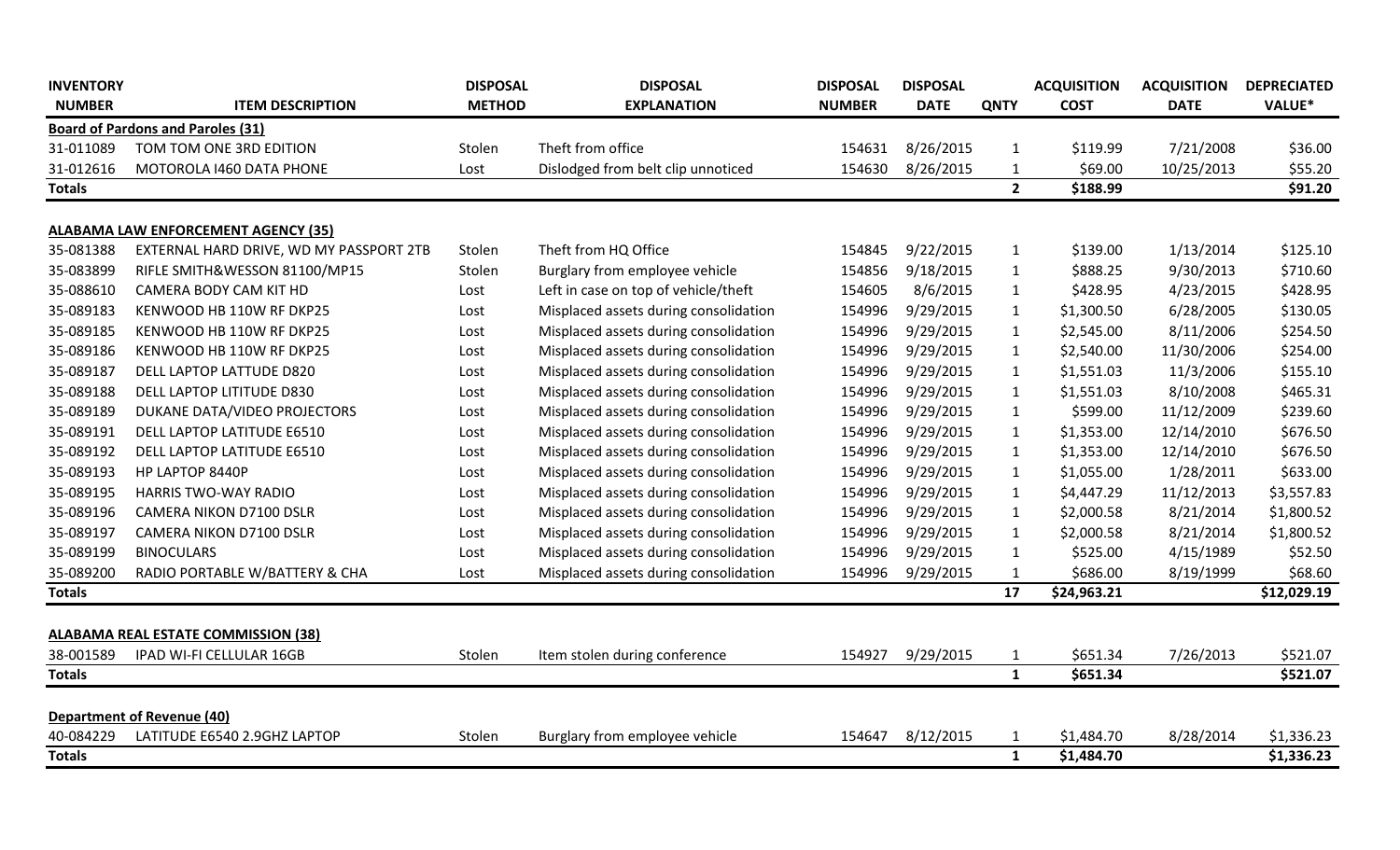| <b>INVENTORY</b> |                                                      | <b>DISPOSAL</b> | <b>DISPOSAL</b>                         | <b>DISPOSAL</b> | <b>DISPOSAL</b> |                | <b>ACQUISITION</b> | <b>ACQUISITION</b> | <b>DEPRECIATED</b> |
|------------------|------------------------------------------------------|-----------------|-----------------------------------------|-----------------|-----------------|----------------|--------------------|--------------------|--------------------|
| <b>NUMBER</b>    | <b>ITEM DESCRIPTION</b>                              | <b>METHOD</b>   | <b>EXPLANATION</b>                      | <b>NUMBER</b>   | <b>DATE</b>     | <b>QNTY</b>    | <b>COST</b>        | <b>DATE</b>        | VALUE*             |
|                  | <b>Department of Veterans Affairs (45)</b>           |                 |                                         |                 |                 |                |                    |                    |                    |
| 45-000668        | DESK STENO WORKSTATION LEFT RETURN                   | Lost            | Unlocated during absence of prop mgr    | 154077          | 7/23/2015       | $\mathbf{1}$   | \$565.00           | 11/7/2006          | \$56.50            |
| 45-000718        | ADVANCED DESK TOP 755                                | Lost            | Unlocated during absence of prop mgr    | 154077          | 7/23/2015       | 1              | \$870.53           | 6/16/2008          | \$261.16           |
| 45-000808        | hardrrive                                            | Lost            | Unlocated during absence of prop mgr    | 154077          | 7/23/2015       | $\mathbf{1}$   | \$870.53           | 10/1/2005          | \$87.05            |
| 45-000810        | Dell laptop computer                                 | Lost            | Unlocated during absence of prop mgr    | 154077          | 7/23/2015       | 1              | \$1,551.03         | 8/8/2005           | \$155.10           |
| 45-000883        | Desktop, 3ghz, 1GB                                   | Lost            | Unlocated during absence of prop mgr    | 154077          | 7/23/2015       | $\mathbf{1}$   | \$870.00           | 9/13/2005          | \$87.00            |
| 45-000890        | <b>MINITOWER BASE</b>                                | Lost            | Unlocated during absence of prop mgr    | 154077          | 7/23/2015       | 1              | \$865.00           | 8/4/2011           | \$519.00           |
| 45-004691        | CPU W KEYBOARD AND MONITOR                           | Lost            | Unlocated during absence of prop mgr    | 154077          | 7/23/2015       | $\mathbf{1}$   | \$2,064.00         | 6/19/1999          | \$206.40           |
| <b>Totals</b>    |                                                      |                 |                                         |                 |                 | $\overline{7}$ | \$7,656.09         |                    | \$1,372.22         |
|                  |                                                      |                 |                                         |                 |                 |                |                    |                    |                    |
|                  | <b>ALABAMA STATE PORT AUTHORITY (47)</b>             |                 |                                         |                 |                 |                |                    |                    |                    |
| 47-029944        | PORTABLE RADIO                                       | Lost            | Unlocated during internal audit         | 154778          | 8/26/2015       | 1              | \$549.80           | 3/5/2014           | \$494.82           |
| 47-034099        | HAND-HELD RADIO                                      | Lost            | Unlocated during internal audit         | 154778          | 8/26/2015       | 1              | \$513.00           | 3/16/2011          | \$307.80           |
| 47-034107        | HAND-HELD RADIO                                      | Lost            | Unlocated during internal audit         | 154778          | 8/26/2015       | $\mathbf{1}$   | \$513.00           | 3/16/2011          | \$307.80           |
| 47-034264        | PORTABLE RADIO                                       | Destroyed       | Employee accidentally dropped in Gulf   | 154779          | 8/26/2015       | $\mathbf{1}$   | \$513.00           | 12/16/2011         | \$307.80           |
| <b>Totals</b>    |                                                      |                 |                                         |                 |                 | 4              | \$2,088.80         |                    | \$1,418.22         |
|                  | <b>Emergency Management Agency (57)</b>              |                 |                                         |                 |                 |                |                    |                    |                    |
| 57-004381        | Controller, Backup (for VHF TAR)                     | Lost            | Lost by County during office relocation | 154815          | 9/10/2015       |                | \$30,000.00        | 6/30/2001          | \$3,000.00         |
| <b>Totals</b>    |                                                      |                 |                                         |                 |                 | $\mathbf{1}$   | \$30,000.00        |                    | \$3,000.00         |
|                  | <b>Department of Forensic Sciences (61)</b>          |                 |                                         |                 |                 |                |                    |                    |                    |
| 61-007116        | BREATHALYZER ALCOTEST W/ACCESS                       | Destroved       | Destroyed by County jail inmate         | 154828          | 9/3/2015        | 1              | \$7,172.00         | 1/13/2000          | \$717.20           |
| <b>Totals</b>    |                                                      |                 |                                         |                 |                 | 1              | \$7,172.00         |                    | \$717.20           |
|                  |                                                      |                 |                                         |                 |                 |                |                    |                    |                    |
|                  | <b>Soil &amp; Water Conservation Commission (67)</b> |                 |                                         |                 |                 |                |                    |                    |                    |
| 67-000804        | <b>CHAIR-RAPPORT</b>                                 | Lost            | Broken - disposed of inadvertenly       | 153877          | 7/20/2015       |                | \$520.73           | 3/1/1998           | \$52.07            |
| <b>Totals</b>    |                                                      |                 |                                         |                 |                 | $\mathbf{1}$   | \$520.73           |                    | \$52.07            |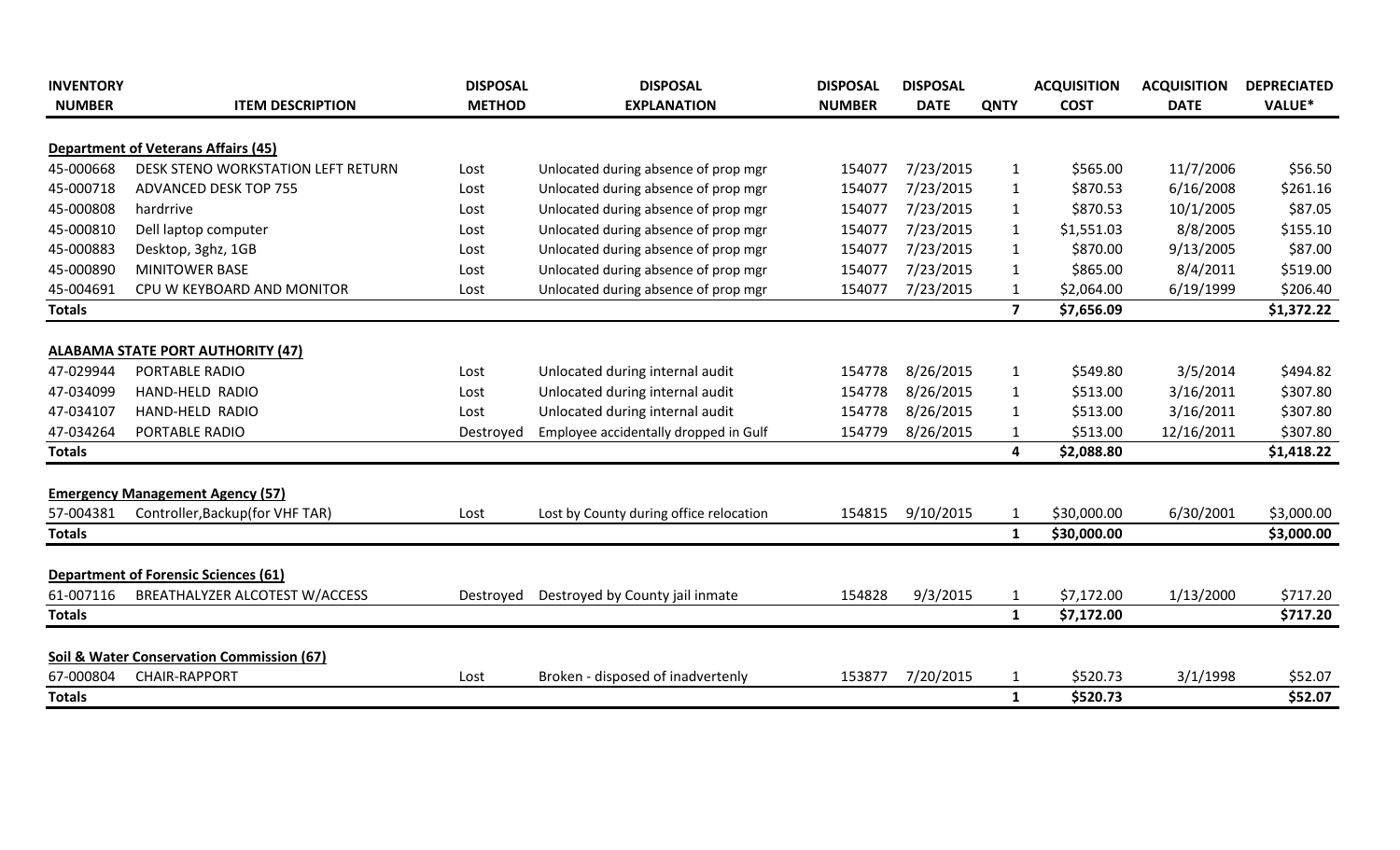| <b>INVENTORY</b><br><b>NUMBER</b> | <b>ITEM DESCRIPTION</b>                        | <b>DISPOSAL</b><br><b>METHOD</b> | <b>DISPOSAL</b><br><b>EXPLANATION</b> | <b>DISPOSAL</b><br><b>NUMBER</b> | <b>DISPOSAL</b><br><b>DATE</b> | <b>QNTY</b>  | <b>ACQUISITION</b><br><b>COST</b> | <b>ACQUISITION</b><br><b>DATE</b> | <b>DEPRECIATED</b><br>VALUE* |
|-----------------------------------|------------------------------------------------|----------------------------------|---------------------------------------|----------------------------------|--------------------------------|--------------|-----------------------------------|-----------------------------------|------------------------------|
|                                   | Alabama Dept. of Environmental Management (74) |                                  |                                       |                                  |                                |              |                                   |                                   |                              |
| 74-015025                         | P C LAPTOP P41.7/512MB/40GB                    | Lost                             | Lost during out of state conference   | 154961                           | 9/23/2015                      | $\mathbf{1}$ | \$1,274.00                        | 8/25/2005                         | \$127.40                     |
| <b>Totals</b>                     |                                                |                                  |                                       |                                  |                                | $\mathbf{1}$ | \$1,274.00                        |                                   | \$127.40                     |
|                                   |                                                |                                  |                                       |                                  |                                |              |                                   |                                   |                              |
| <b>Youth Services (83)</b>        |                                                |                                  |                                       |                                  |                                |              |                                   |                                   |                              |
| 83-013815                         | <b>GATEWAY LAPTOP COMPUTER</b>                 | Lost                             | School disposed of w/o permission     | 154950                           | 9/29/2015                      | $\mathbf{1}$ | \$1,361.00                        | 9/8/2005                          | \$136.10                     |
| 83-013822                         | <b>GATEWAY LAPTOP COMPUTER</b>                 | Lost                             | School disposed of w/o permission     | 154950                           | 9/29/2015                      | $\mathbf{1}$ | \$1,361.00                        | 9/8/2005                          | \$136.10                     |
| 83-014117                         | <b>UPRIGHT FREEZER</b>                         | Lost                             | School disposed of w/o permission     | 154950                           | 9/29/2015                      | $\mathbf{1}$ | \$608.00                          | 9/15/1993                         | \$60.80                      |
| 83-049110                         | <b>COMPUTER THIN CLIENT</b>                    | Lost                             | School disposed of w/o permission     | 154950                           | 9/29/2015                      | $\mathbf{1}$ | \$675.78                          | 7/21/2004                         | \$67.58                      |
| 83-049116                         | <b>COMPUTER THIN CLIENT</b>                    | Lost                             | School disposed of w/o permission     | 154950                           | 9/29/2015                      | $\mathbf{1}$ | \$675.78                          | 7/21/2004                         | \$67.58                      |
| 83-053714                         | HP LAPTOP COMPUTER 4510s                       | Lost                             | School disposed of w/o permission     | 154950                           | 9/29/2015                      | $\mathbf{1}$ | \$1,100.00                        | 9/9/2010                          | \$550.00                     |
| 83-055348                         | GATEWAY LAPTOP COMPUTER M285E                  | Lost                             | School disposed of w/o permission     | 154950                           | 9/29/2015                      | $\mathbf{1}$ | \$1,345.60                        | 9/27/2007                         | \$269.12                     |
| 83-055447                         | LAPTOP GATEWAY MPC 295 C                       | Lost                             | School disposed of w/o permission     | 154950                           | 9/29/2015                      | $\mathbf{1}$ | \$1,465.00                        | 5/13/2009                         | \$586.00                     |
| 83-055511                         | HP LAPTOP COMPUTER 4510S                       | Lost                             | School disposed of w/o permission     | 154950                           | 9/29/2015                      | $\mathbf{1}$ | \$967.00                          | 6/16/2009                         | \$386.80                     |
| 83-055536                         | HP LAPTOP COMPUTER 6730s                       | Lost                             | School disposed of w/o permission     | 154950                           | 9/29/2015                      | $\mathbf{1}$ | \$967.00                          | 6/16/2009                         | \$386.80                     |
| 83-055550                         | HP LAPTOP COMPUTER 6730s                       | Lost                             | School disposed of w/o permission     | 154950                           | 9/29/2015                      | $\mathbf{1}$ | \$967.00                          | 6/16/2009                         | \$386.80                     |
| 83-055574                         | HP DESKTOP COMPUTER dc5800                     | Lost                             | School disposed of w/o permission     | 154950                           | 9/29/2015                      | $\mathbf{1}$ | \$865.00                          | 6/16/2009                         | \$346.00                     |
| <b>Totals</b>                     |                                                |                                  |                                       |                                  |                                | 12           | \$12,358.16                       |                                   | \$3,379.68                   |
|                                   |                                                |                                  |                                       |                                  |                                |              |                                   |                                   |                              |
| <b>Medicaid Agency (89)</b>       |                                                |                                  |                                       |                                  |                                |              |                                   |                                   |                              |
| 89-005881                         | REFRIGERATOR, COMPACT 21X24X33                 | Stolen                           | Stolen overnight from loading dock    | 154977                           | 9/28/2015                      | $\mathbf{1}$ | \$201.03                          | 7/12/1994                         | \$20.10                      |
| <b>Totals</b>                     |                                                |                                  |                                       |                                  |                                | $\mathbf{1}$ | \$201.03                          |                                   | \$20.10                      |
|                                   | <b>ADMINISTRATIVE OFFICE OF COURTS (AC)</b>    |                                  |                                       |                                  |                                |              |                                   |                                   |                              |
| AC-010805                         | <b>WAP</b>                                     | Lost                             | Unlocated during last 2 audits        | 154598                           | 9/1/2015                       | $\mathbf{1}$ | \$552.46                          | 8/14/2004                         | \$55.25                      |
| AC-012697                         | <b>LACIE DRIVE</b>                             | Lost                             | Unlocated during last 2 audits        | 154598                           | 9/1/2015                       | $\mathbf{1}$ | \$1,624.00                        | 4/6/2006                          | \$162.40                     |
| AC-013153                         | <b>SWITCH</b>                                  | Lost                             | Unlocated during last 2 audits        | 154598                           | 9/1/2015                       | $\mathbf{1}$ | \$1,447.10                        | 4/20/2006                         | \$144.71                     |
| AC-013154                         | <b>SWITCH</b>                                  | Lost                             | Unlocated during last 2 audits        | 154598                           | 9/1/2015                       | $\mathbf{1}$ | \$1,447.10                        | 4/20/2006                         | \$144.71                     |
| AC-013159                         | <b>SWITCH</b>                                  | Lost                             | Unlocated during last 2 audits        | 154598                           | 9/1/2015                       | $\mathbf{1}$ | \$1,447.10                        | 4/20/2006                         | \$144.71                     |
| AC-013201                         | <b>ROUTER</b>                                  | Lost                             | Unlocated during last 2 audits        | 154598                           | 9/1/2015                       | $\mathbf{1}$ | \$809.10                          | 7/25/2006                         | \$80.91                      |
| AC-013214                         | <b>ROUTER</b>                                  | Lost                             | Unlocated during last 2 audits        | 154598                           | 9/1/2015                       | $\mathbf{1}$ | \$809.10                          | 7/25/2006                         | \$80.91                      |
| AC-013225                         | <b>SWITCH</b>                                  | Lost                             | Unlocated during last 2 audits        | 154598                           | 9/1/2015                       | $\mathbf{1}$ | \$751.10                          | 7/26/2006                         | \$75.11                      |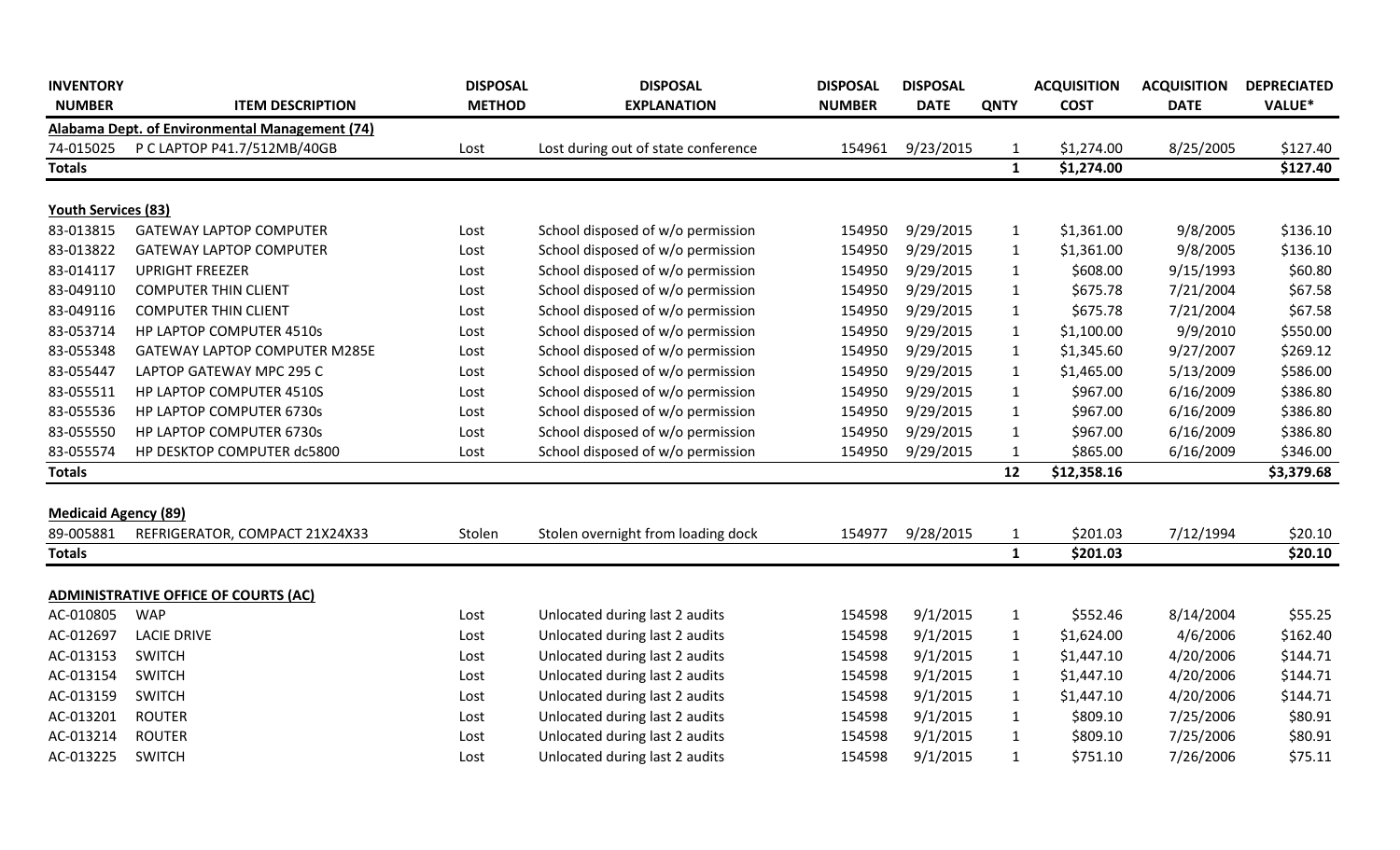| <b>INVENTORY</b> |                                       | <b>DISPOSAL</b> | <b>DISPOSAL</b>                          | <b>DISPOSAL</b> | <b>DISPOSAL</b> |              | <b>ACQUISITION</b> | <b>ACQUISITION</b> | <b>DEPRECIATED</b> |
|------------------|---------------------------------------|-----------------|------------------------------------------|-----------------|-----------------|--------------|--------------------|--------------------|--------------------|
| <b>NUMBER</b>    | <b>ITEM DESCRIPTION</b>               | <b>METHOD</b>   | <b>EXPLANATION</b>                       | <b>NUMBER</b>   | <b>DATE</b>     | <b>QNTY</b>  | <b>COST</b>        | <b>DATE</b>        | <b>VALUE*</b>      |
| AC-013227        | <b>SWITCH</b>                         | Lost            | Unlocated during last 2 audits           | 154598          | 9/1/2015        | $\mathbf{1}$ | \$751.10           | 7/26/2006          | \$75.11            |
| AC-013231        | <b>SWITCH</b>                         | Lost            | Unlocated during last 2 audits           | 154598          | 9/1/2015        | $\mathbf{1}$ | \$751.10           | 7/26/2006          | \$75.11            |
| AC-013233        | <b>SWITCH</b>                         | Lost            | Unlocated during last 2 audits           | 154598          | 9/1/2015        | $\mathbf{1}$ | \$751.10           | 7/26/2006          | \$75.11            |
| AC-013234        | <b>SWITCH</b>                         | Lost            | Unlocated during last 2 audits           | 154598          | 9/1/2015        | $\mathbf{1}$ | \$751.10           | 7/26/2006          | \$75.11            |
| AC-013235        | <b>SWITCH</b>                         | Lost            | Unlocated during last 2 audits           | 154598          | 9/1/2015        | $\mathbf{1}$ | \$751.10           | 7/26/2006          | \$75.11            |
| AC-014106        | <b>LAPTOP</b>                         | Lost            | Unlocated during last 2 audits           | 154598          | 9/1/2015        | $\mathbf{1}$ | \$1,508.00         | 11/22/2006         | \$150.80           |
| AC-014656B       | <b>COMPUTER</b>                       | Lost            | Unlocated during last 2 audits           | 154598          | 9/1/2015        | $\mathbf{1}$ | \$870.53           | 5/3/2007           | \$174.11           |
| AC-015433        | <b>LAPTOP</b>                         | Lost            | Unlocated during last 2 audits           | 154598          | 9/1/2015        | $\mathbf{1}$ | \$1,365.04         | 9/19/2007          | \$273.01           |
| AC-015497        | <b>KIOSK</b>                          | Lost            | Unlocated during last 2 audits           | 154598          | 9/1/2015        | $\mathbf{1}$ | \$1,864.00         | 9/17/2007          | \$372.80           |
| AC-016171        | <b>COMPUTER</b>                       | Lost            | Unlocated during last 2 audits           | 154598          | 9/1/2015        | $\mathbf{1}$ | \$862.00           | 8/9/2008           | \$258.60           |
| AC-017209        | <b>ROUTER</b>                         | Lost            | Unlocated during last 2 audits           | 154598          | 9/1/2015        | $\mathbf{1}$ | \$1,394.70         | 7/2/2009           | \$557.88           |
| AC-017235        | <b>ROUTER</b>                         | Lost            | Unlocated during last 2 audits           | 154598          | 9/1/2015        | $\mathbf{1}$ | \$1,394.70         | 7/2/2009           | \$557.88           |
| AC-017604        | <b>LAPTOP</b>                         | Lost            | Unlocated during last 2 audits           | 154598          | 9/1/2015        | $\mathbf{1}$ | \$1,295.00         | 9/10/2010          | \$647.50           |
| AC-018505        | IPAD w/case                           | Lost            | Unlocated during last 2 audits           | 154598          | 9/1/2015        | $\mathbf{1}$ | \$679.44           | 6/5/2012           | \$475.61           |
| <b>Totals</b>    |                                       |                 |                                          |                 |                 | 22           | \$23,875.97        |                    | \$4,732.44         |
|                  |                                       |                 |                                          |                 |                 |              |                    |                    |                    |
|                  | <b>Supreme Court Law Library (BM)</b> |                 |                                          |                 |                 |              |                    |                    |                    |
| BM-000728 Server |                                       | Lost            | Lost by Montgomery County Public Library | 154999          | 9/29/2015       | $\mathbf{1}$ | \$8,847.00         | 3/15/2005          | \$884.70           |
| <b>Totals</b>    |                                       |                 |                                          |                 |                 | $\mathbf{1}$ | \$8,847.00         |                    | \$884.70           |
|                  | HAVA/NEW VOTER REGISTRATION (HA)      |                 |                                          |                 |                 |              |                    |                    |                    |
| HA-001184        | <b>FIREWALL</b>                       | Lost            | Unlocated; possibly sent to Surplus      | 154854          | 9/30/2015       | $\mathbf{1}$ | \$596.01           | 8/31/2007          | \$119.20           |
| HA-001248        | <b>FIREWALL</b>                       | Lost            | Unlocated; possibly sent to Surplus      | 154854          | 9/30/2015       | $\mathbf{1}$ | \$596.01           | 8/31/2007          | \$119.20           |
| HA-001385        | <b>DESKTOP COMPUTER</b>               | Lost            | Unlocated; possibly sent to Surplus      | 154854          | 9/30/2015       | $\mathbf{1}$ | \$1,070.35         | 8/31/2007          | \$214.07           |
| HA-001502        | <b>DESKTOP COMPUTER</b>               | Lost            | Unlocated; possibly sent to Surplus      | 154854          | 9/30/2015       | $\mathbf{1}$ | \$1,070.35         | 8/31/2007          | \$214.07           |
| HA-001540        | <b>DESKTOP COMPUTER</b>               | Lost            | Unlocated; possibly sent to Surplus      | 154854          | 9/30/2015       | $\mathbf{1}$ | \$1,070.35         | 8/31/2007          | \$214.07           |
| HA-002256        | Dell Optiplex 3010 PC                 | Lost            | Unlocated; possibly sent to Surplus      | 154854          | 9/30/2015       | $\mathbf{1}$ | \$529.00           | 12/9/2013          | \$423.20           |
| HA-002264        | Dell Optiplex 3010 PC                 | Lost            | Unlocated; possibly sent to Surplus      | 154854          | 9/30/2015       | $\mathbf{1}$ | \$529.00           | 12/9/2013          | \$423.20           |
| HA-0023219       | Dell Optiplex 3010 PC                 | Lost            | Unlocated; possibly sent to Surplus      | 154854          | 9/30/2015       | $\mathbf{1}$ | \$617.63           | 3/14/2014          | \$555.87           |
| <b>Totals</b>    |                                       |                 |                                          |                 |                 | 8            | \$6,078.70         |                    | \$2,282.88         |